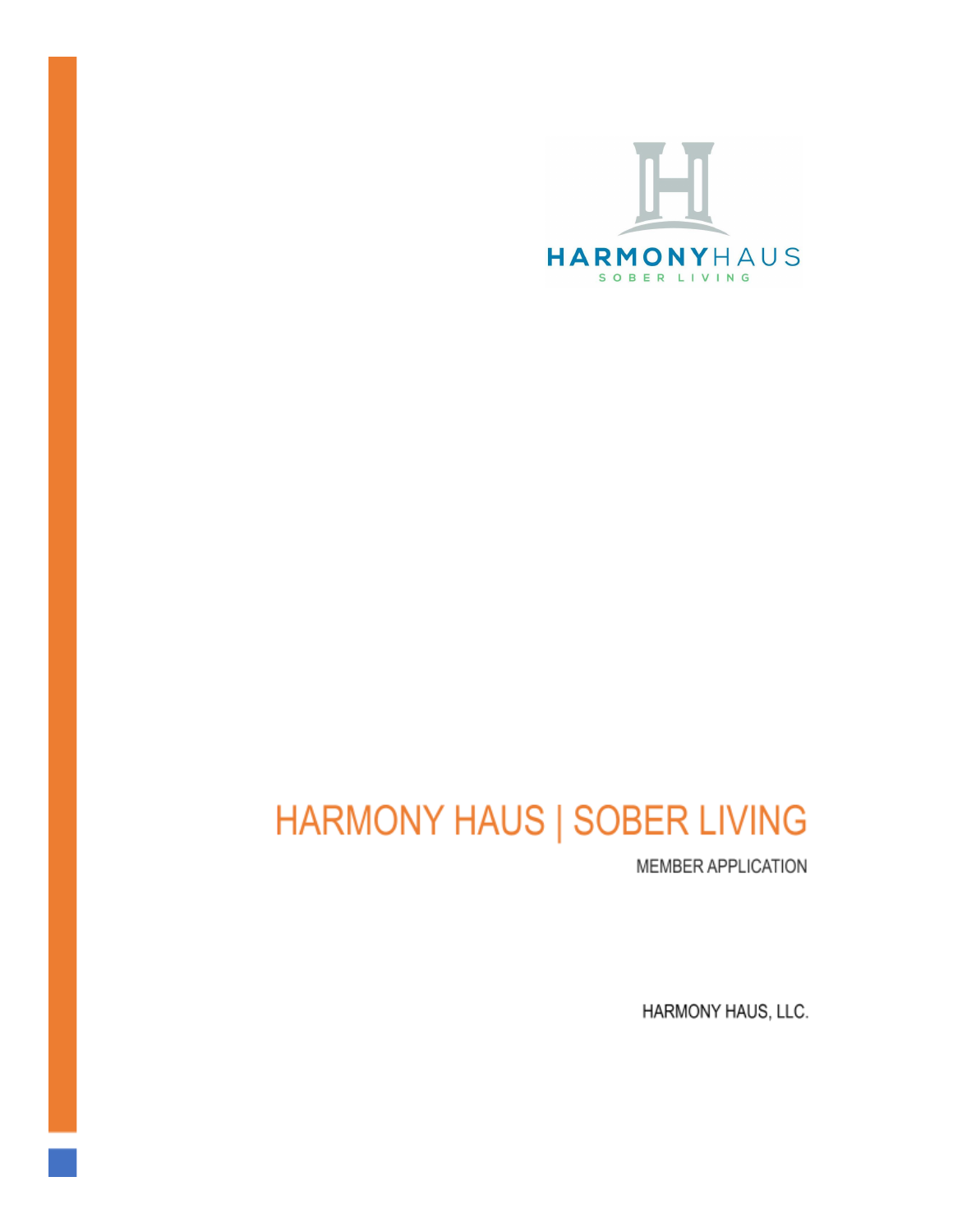

| NEW MEMBER APPLICATION INFORMATION                                                                        |                                                 |                        |  |  |
|-----------------------------------------------------------------------------------------------------------|-------------------------------------------------|------------------------|--|--|
| <b>BACKGROUND CHECK INFORMATION</b>                                                                       |                                                 |                        |  |  |
| FULL NAME:                                                                                                |                                                 | NICKNAME OR ALIAS:     |  |  |
| PHONE:                                                                                                    | EMAIL:                                          | <b>MARITAL STATUS:</b> |  |  |
| DATE OF BIRTH:                                                                                            | TREATMENT CENTER ATTENDING/ATTENDED:            | REFERRAL SOURCE:       |  |  |
| <b>CURRENT ADDRESS:</b>                                                                                   | IS THIS A TREATMENT FACILITY? CIRCLE: YES OR NO |                        |  |  |
| CITY:                                                                                                     | STATE:                                          | ZIP CODE:              |  |  |
| PREVIOUS ADDRESS:                                                                                         |                                                 |                        |  |  |
| CITY:                                                                                                     | STATE:                                          | ZIP CODE:              |  |  |
| HOME OF RECORD:                                                                                           |                                                 |                        |  |  |
| CITY:                                                                                                     | STATE:                                          | ZIP CODE:              |  |  |
|                                                                                                           |                                                 |                        |  |  |
| ARE YOU CURRENTLY FACING ANY LEGAL CHARGES? CIRCLE: YES OR NO IF YES EXPLAIN:                             |                                                 |                        |  |  |
| PROVIDE ANY ADDITIONAL INFORMATION OR STATEMENTS YOU WOULD LIKE TO MAKE ABOUT YOUR LEGAL BACKGROUND HERE: |                                                 |                        |  |  |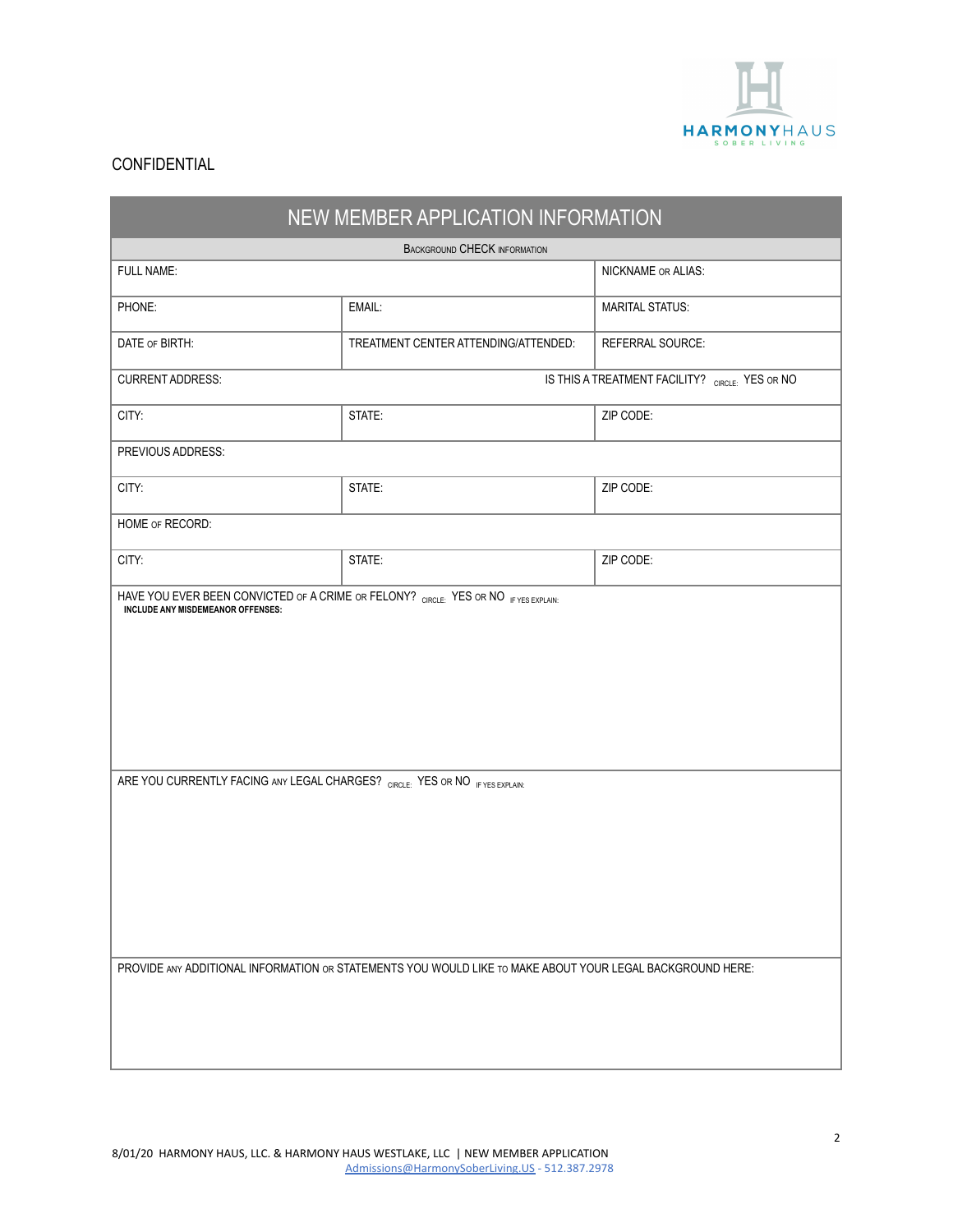

| NEW MEMBER APPLICATION INFORMATION                                                    |                                                                                                                                                                                |                       |       |  |  |
|---------------------------------------------------------------------------------------|--------------------------------------------------------------------------------------------------------------------------------------------------------------------------------|-----------------------|-------|--|--|
|                                                                                       | I AUTHORIZE THE VERIFICATION OF THE INFORMATION PROVIDED ON THIS FORM AS TO MY CRIMINAL BACKGROUND:                                                                            |                       | DATE: |  |  |
|                                                                                       |                                                                                                                                                                                |                       |       |  |  |
| SIGNATURE or APPLICANT:                                                               | <b>PRINT NAME:</b><br>NOTE: A CRIMINAL BACKGROUND OR FELONY IS NOT GROUNDS FOR DENIAL OF APPLICATION TO HARMONY HAUS, LLC.; UNLESS CRIMES ARE OF VIOLENT AND SEXUAL NATURE. IN |                       |       |  |  |
|                                                                                       | THAT CASE, APPLICANT WOULD BE DEEMED AS POTENTIALLY BEING HARMFUL TO THE SOBER LIVING COMMUNITY AND RESULT IN DENIAL OF ADMISSION TO HARMONY HOUSE, LLC.                       |                       |       |  |  |
|                                                                                       | INSURANCE INFORMATION                                                                                                                                                          |                       |       |  |  |
| <b>HEALTH INSURANCE PROVIDER:</b>                                                     |                                                                                                                                                                                | PHONE:                |       |  |  |
| SUBSCRIBER:                                                                           |                                                                                                                                                                                | PLAN TYPE:            |       |  |  |
| <b>GROUP NAME:</b>                                                                    | <b>GROUP ID:</b>                                                                                                                                                               | <b>COVERAGE TYPE:</b> |       |  |  |
| <b>MEMBER NAME:</b>                                                                   | MEMBER ID:                                                                                                                                                                     | EFFECTIVE DATE:       |       |  |  |
| PRIMARY CARE PHYSICIAN:                                                               | PHONE:                                                                                                                                                                         |                       |       |  |  |
|                                                                                       | HARMONY HAUS, LLC. WILL WORK WITH YOUR CURRENT INSURANCE HEALTHCARE PROVIDER UPON REQUEST                                                                                      |                       |       |  |  |
|                                                                                       | <b>EMERGENCY CONTACT</b>                                                                                                                                                       |                       |       |  |  |
| 1 <sup>ST</sup> PERSON TO CONTACT IN CASE OF AN EMERGENCY & RELATIONSHIP:<br>PHONE 1: |                                                                                                                                                                                |                       |       |  |  |
| ADDRESS:                                                                              |                                                                                                                                                                                | PHONE 2:              |       |  |  |
| CITY:                                                                                 | STATE:                                                                                                                                                                         | ZIP CODE:             |       |  |  |
| EMAIL:                                                                                |                                                                                                                                                                                |                       |       |  |  |
| 2 <sup>ND</sup> PERSON TO CONTACT IN CASE OF AN EMERGENCY & RELATIONSHIP:             |                                                                                                                                                                                | PHONE 1:              |       |  |  |
| ADDRESS:                                                                              |                                                                                                                                                                                | PHONE 2:              |       |  |  |
| CITY:                                                                                 | STATE:                                                                                                                                                                         | ZIP CODE:             |       |  |  |
| EMAIL:                                                                                |                                                                                                                                                                                |                       |       |  |  |
| <b>EMPLOYMENT INFORMATION</b>                                                         |                                                                                                                                                                                |                       |       |  |  |
| <b>CURRENT OR PREVIOUS EMPLOYER:</b>                                                  |                                                                                                                                                                                |                       |       |  |  |
| <b>EMPLOYER ADDRESS:</b>                                                              |                                                                                                                                                                                | HOW LONG:             |       |  |  |
| PHONE:                                                                                | E-MAIL:                                                                                                                                                                        | FAX:                  |       |  |  |
| CITY:                                                                                 | STATE:                                                                                                                                                                         | ZIP:                  |       |  |  |
| POSITION:                                                                             | CIRCLE ONE: HOURLY OR SALARY                                                                                                                                                   | <b>ANNUAL INCOME:</b> |       |  |  |
| <b>EDUCATION</b>                                                                      |                                                                                                                                                                                |                       |       |  |  |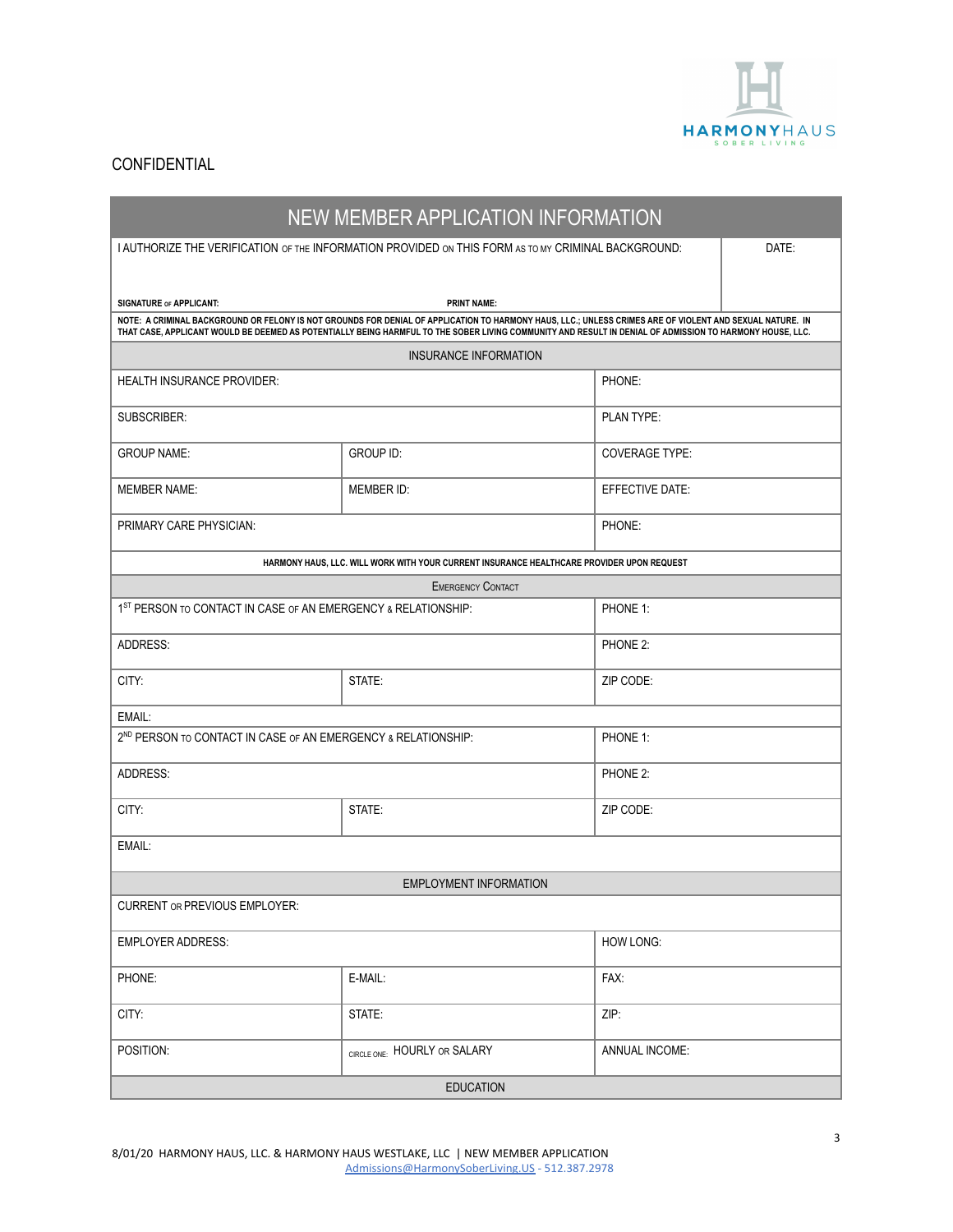

| NEW MEMBER APPLICATION INFORMATION                                                                                      |                                        |                                                                                  |                                    |                         |                   |          |                 |
|-------------------------------------------------------------------------------------------------------------------------|----------------------------------------|----------------------------------------------------------------------------------|------------------------------------|-------------------------|-------------------|----------|-----------------|
| HIGH SCHOOL:                                                                                                            |                                        |                                                                                  | <b>GRADUATE:</b><br>DIPLOMA:       | <b>CIRCLE</b><br>CIRCLE | YES<br><b>YES</b> | OR<br>OR | <b>NO</b><br>NO |
| COLLEGE:                                                                                                                |                                        |                                                                                  | HIGHEST LEVEL COMPLETED OR DEGREE: |                         |                   |          |                 |
| <b>GRADUATE SCHOOL:</b>                                                                                                 |                                        |                                                                                  | HIGHEST LEVEL COMPLETED OR DEGREE: |                         |                   |          |                 |
| TECHNICAL, TRADE, OR OTHER & RELEVANT PROFESSIONAL QUALIFICATIONS:                                                      |                                        | <b>CERTIFICATE RECEIVED:</b>                                                     |                                    |                         |                   |          |                 |
|                                                                                                                         | <b>PERSONAL REFERENCES</b>             |                                                                                  |                                    |                         |                   |          |                 |
| <b>NAME</b>                                                                                                             | <b>ADDRESS</b>                         |                                                                                  | PHONE                              |                         |                   |          |                 |
|                                                                                                                         |                                        |                                                                                  |                                    |                         |                   |          |                 |
|                                                                                                                         |                                        |                                                                                  |                                    |                         |                   |          |                 |
|                                                                                                                         | <b>FINANCIAL RESPONSIBILITY</b>        |                                                                                  |                                    |                         |                   |          |                 |
| NAME:                                                                                                                   |                                        | <b>RELATIONSHIP:</b>                                                             |                                    |                         |                   |          |                 |
| E-MAIL:                                                                                                                 |                                        | PHONE:                                                                           |                                    |                         |                   |          |                 |
| DO YOU RECEIVE ANY STATE OR FEDERAL FUNDS? FOOD STAMPS?                                                                 |                                        | DO YOU RECEIVE ANY INVESTMENT OR TRUST INCOME? AMOUNT?                           |                                    |                         |                   |          |                 |
|                                                                                                                         | APPLICANT RECOVERY PROGRAM INFORMATION |                                                                                  |                                    |                         |                   |          |                 |
| SOBRIETY DATE:                                                                                                          | ARE YOU AN ADDICT?                     | DRUG OF CHOICE:<br>CIRCLE: YES OR NO<br>CIRCLE ONE: ALCOHOLIC AND/OR DRUG ADDICT |                                    |                         |                   |          |                 |
| CIRCLE: YES OR NO IF YES, WHAT IS DIFFERENT THIS TIME AROUND?<br>HAVE YOU EVER BEEN IN SOBER LIVING BEFORE?<br>EXPLAIN: |                                        |                                                                                  |                                    |                         |                   |          |                 |
| WHAT ARE YOUR ACCOMPLISHMENTS IN RECOVERY?                                                                              |                                        |                                                                                  |                                    |                         |                   |          |                 |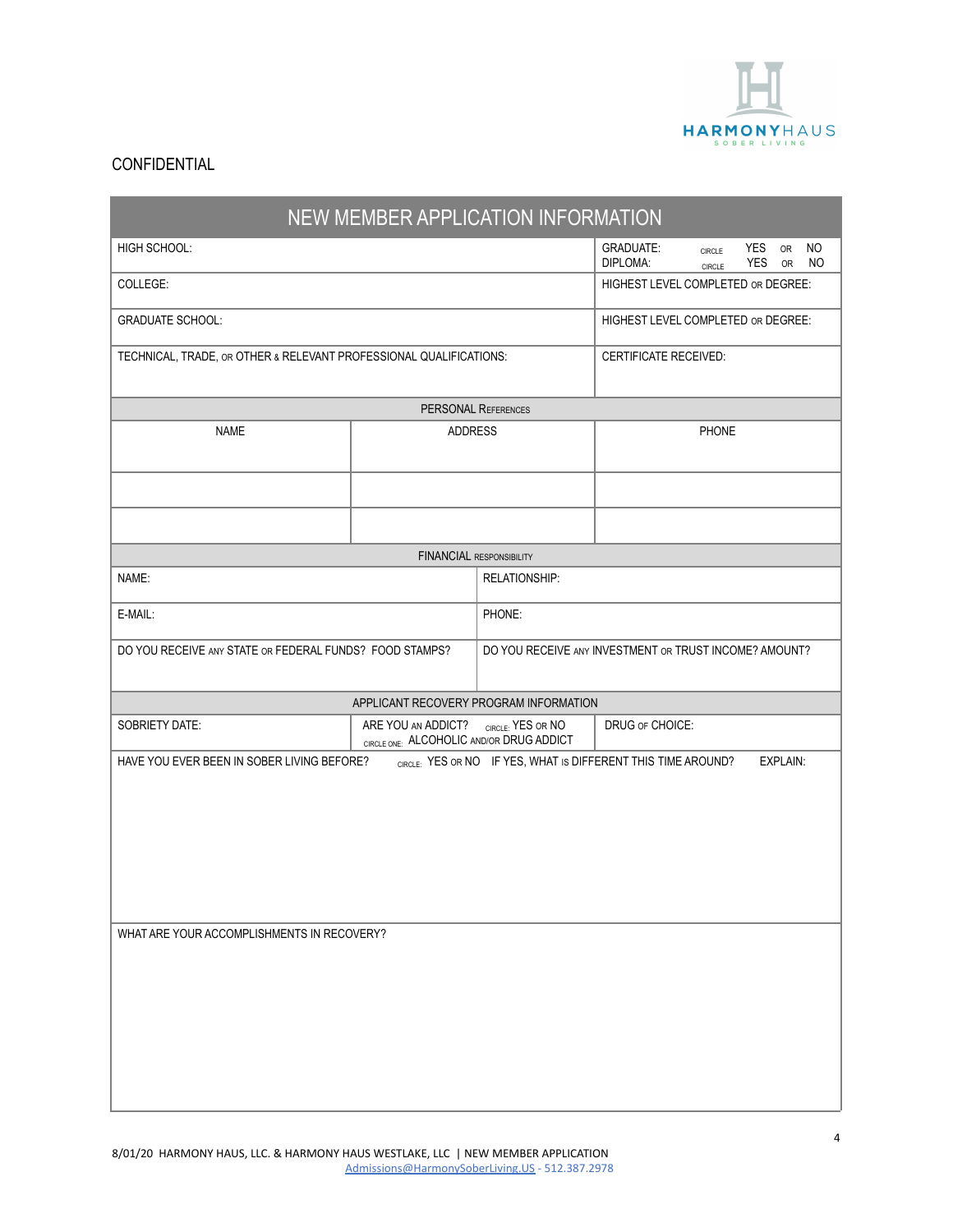

| NEW MEMBER APPLICATION INFORMATION                                                             |                                                                                                                                         |  |
|------------------------------------------------------------------------------------------------|-----------------------------------------------------------------------------------------------------------------------------------------|--|
| WHAT ARE YOUR SHORT-TERM RECOVERY GOALS?                                                       |                                                                                                                                         |  |
|                                                                                                |                                                                                                                                         |  |
|                                                                                                |                                                                                                                                         |  |
|                                                                                                |                                                                                                                                         |  |
|                                                                                                |                                                                                                                                         |  |
|                                                                                                |                                                                                                                                         |  |
|                                                                                                |                                                                                                                                         |  |
| WHAT ARE YOUR LONG-TERM RECOVERY GOALS?                                                        |                                                                                                                                         |  |
|                                                                                                |                                                                                                                                         |  |
|                                                                                                |                                                                                                                                         |  |
|                                                                                                |                                                                                                                                         |  |
|                                                                                                |                                                                                                                                         |  |
|                                                                                                |                                                                                                                                         |  |
| LIST YOUR STRENGTHS:                                                                           | LIST YOUR NEEDS:                                                                                                                        |  |
|                                                                                                |                                                                                                                                         |  |
|                                                                                                |                                                                                                                                         |  |
|                                                                                                |                                                                                                                                         |  |
|                                                                                                |                                                                                                                                         |  |
| EXAMPLE: INTELLIGENT, PERSONABLE, WILLINGNESS, COMPASSIONATE, ETC                              | EXAMPLE: ACCOUNTABILITY, DIRECT APPROACH, EMOTIONAL SUPPORT, ETC                                                                        |  |
| LIST YOUR ABILITIES:                                                                           | LIST YOUR PREFERENCES:                                                                                                                  |  |
|                                                                                                |                                                                                                                                         |  |
|                                                                                                |                                                                                                                                         |  |
|                                                                                                |                                                                                                                                         |  |
|                                                                                                |                                                                                                                                         |  |
|                                                                                                |                                                                                                                                         |  |
| EXAMPLE: TAKES DIRECTION, GOOD LISTENER, ETC<br>ARE YOU ATTENDING AN IOP OR AFTERCARE PROGRAM? | EXAMPLE: HIKING, WATERSPORTS, EXERCISE & HEALTH, RELIGION, ETC.<br>CIRCLE: YES OR NO IF YES PROVIDE PROGRAM NAME & CONTACT INFORMATION: |  |
|                                                                                                |                                                                                                                                         |  |
| ARE YOU CURRENTLY WORKING WITH A THERAPIST/COUNCILOR?                                          | CIRCLE: YES OR NO<br>IF YES PROVIDE NAME & CONTACT INFORMATION:                                                                         |  |
| DO YOU HAVE A SPONSOR OR ACCOUNTABILITY PARTNER?                                               | CIRCLE: YES OR NO<br>IF YES PROVIDE NAME & CONTACT INFORMATION:                                                                         |  |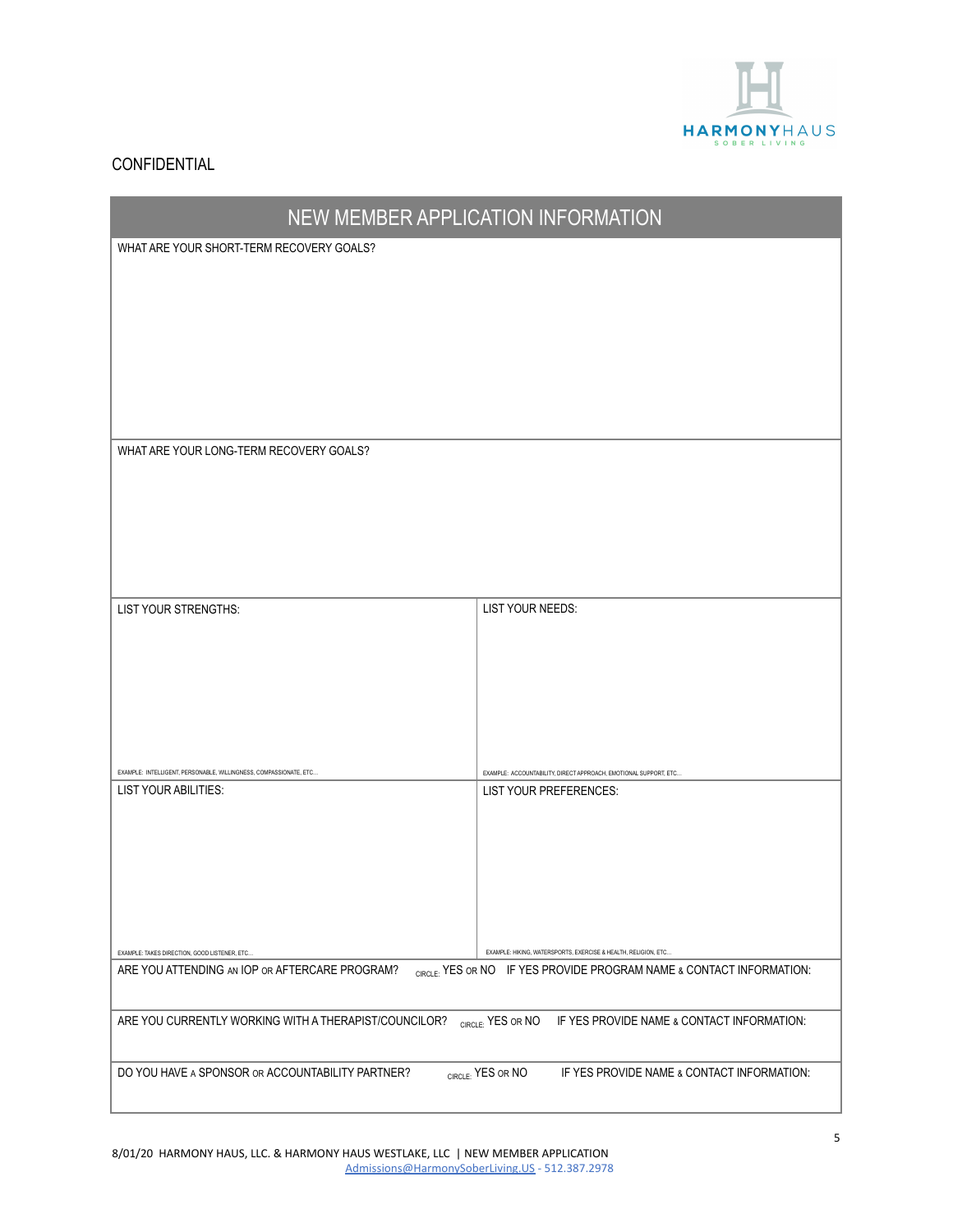

| NEW MEMBER APPLICATION INFORMATION                                                                                    |                                                                             |  |  |
|-----------------------------------------------------------------------------------------------------------------------|-----------------------------------------------------------------------------|--|--|
| DO YOU HAVE A PROBATION OFFICER, COURT, OR ATTORNEY WHO WILL NEED VERIFICATION OF DRUG SCREENING?                     | CIRCLE: YES OR NO                                                           |  |  |
|                                                                                                                       |                                                                             |  |  |
| LIST ALL PRESCRIPTION MEDICATIONS CURRENTLY TAKING - REASON TAKING MEDICATION - TAKING AS PRESCRIBED? - DOES IT WORK? |                                                                             |  |  |
|                                                                                                                       |                                                                             |  |  |
|                                                                                                                       |                                                                             |  |  |
|                                                                                                                       |                                                                             |  |  |
|                                                                                                                       |                                                                             |  |  |
|                                                                                                                       |                                                                             |  |  |
|                                                                                                                       |                                                                             |  |  |
|                                                                                                                       |                                                                             |  |  |
| LIST ALL NON-PRESCRIPTION OVER-THE-COUNTER MEDICATIONS CURRENTLY TAKING - REASON TAKING MEDICATION - DOES IT WORK?    |                                                                             |  |  |
|                                                                                                                       |                                                                             |  |  |
|                                                                                                                       |                                                                             |  |  |
|                                                                                                                       |                                                                             |  |  |
| LIST ANY CURRENT MEDICAL CONDITIONS:                                                                                  | HAVE YOU BEEN TESTED FOR HEPATITIS OR HIV? CIRCLE: YES OR NO                |  |  |
|                                                                                                                       | NOTE: REASON FOR ASKING IS BECAUSE WE HAVE COLLABORATIVE RELATIONSHIPS, AND |  |  |
|                                                                                                                       | ACCESS TO MEDICAL SERVICES AND TREATMENT RESOURCES FOR THESE CONDITIONS.    |  |  |
| USE THE FOLLOWING SPACE FOR ANY ADDITIONAL RELEVANT INFORMATION YOU WOULD LIKE TO PROVIDE:                            |                                                                             |  |  |
|                                                                                                                       |                                                                             |  |  |
|                                                                                                                       |                                                                             |  |  |
| REQUESTED MOVE-IN-DATE:                                                                                               | HOW DID YOU HEAR ABOUT HARMONY HAUS SOBER LIVING?                           |  |  |
|                                                                                                                       |                                                                             |  |  |
| ACKNOWLEDGEMENT & REPRESENTATION                                                                                      |                                                                             |  |  |